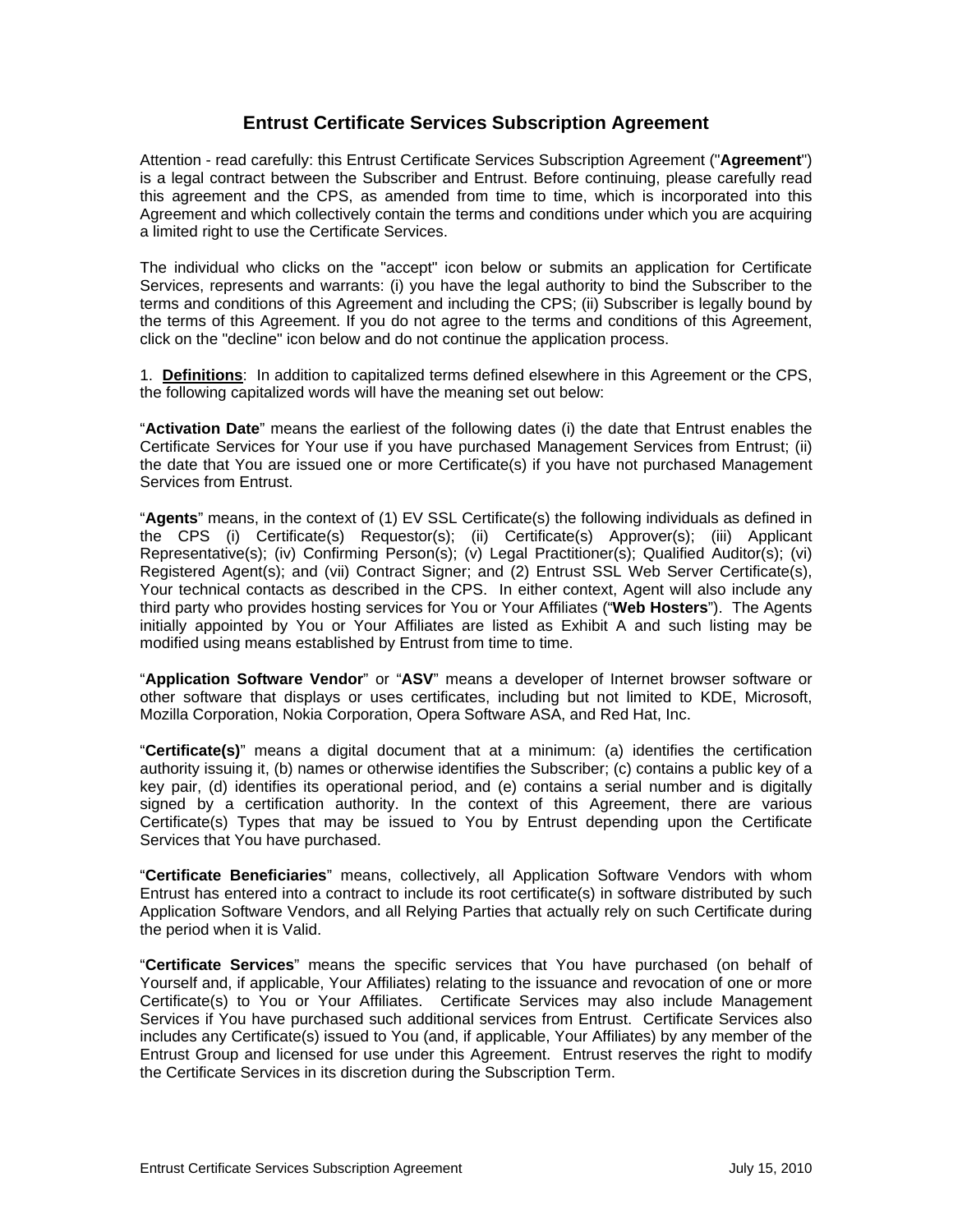"**Certificate(s) Types**" means the type of Certificate(s) that You are issued as part of Certificate Services. These may include extended validation (EV) multi-domain Certificate(s) ("**EV SSL Certificate(s)**"), WAP server Certificate(s) ("**Entrust WAP Server Certificate(s)**"), Entrust SSL web server Certificate(s) ("**Standard Certificate(s)**"), advantage SSL web server Certificate(s) ("**Advantage Certificate(s)**"), unified communication multi-domain Certificate(s) ("**UCC Certificate(s)**"), code signing Certificate(s) ("**Code Signing Certificate(s)**"), secure email personal certificates and secure email enterprise certificates (note that Standard Certificate(s), Advantage Certificate(s), and UCC Certificate(s) are collectively also referred to as "**Entrust SSL Web Server Certificate(s)**" and secure email personal certificates and secure email enterprise certificates are collectively referred to as "**Client Certificate(s)**"). Any Certificates for Adobe CDS will not be distributed under this Agreement, but rather will be made available under the Subscriber Agreement for Entrust Certificates for Adobe Certified Document Services (CDS), although this Agreement does describe the Management Services that may be made available for such Entrust Certificates for Adobe CDS.

"**Client Certificate Agreement**" means the most recent version of the Client Certificate Agreement that can be found on the Internet at http://www.entrust.net/cps.

"**Contract Signer**" means the individual who agrees to this Agreement on behalf of, and under the authority of, the Subscriber.

"**CPS**" means the most recent version of the certification practice statement that is incorporated by reference into this Agreement and the Certificate(s) that You are issued, as may be amended from time to time in accordance with the terms of the CPS. The CPS applicable to a specific Certificate(s) that You are issued in connection with Certificate Services depends on the Certificate(s) Type(s) and can be found on the Internet at http://www.entrust.net/cps or by contacting Entrust. For example, use of EV SSL Certificate(s) is governed by the most recent version of the document titled "Certification Practice Statements - EV SSL Certificate(s)", use of Entrust WAP Server Certificate(s) is governed by the most recent version of the document titled "Certification Practice Statements - WAP Certificate(s) WAP", and use of Entrust SSL Web Server Certificate(s) is governed by the most recent version of the document titled "Certification Practice Statement".

"**Enterprise**" means You, Your Agents, and Your Affiliates.

"**Entrust**" means Entrust, Inc. if You are a resident of the United States; otherwise, Entrust means Entrust Limited. "Entrust Group" means collectively Entrust, Inc., its subsidiaries, its licensors (including for the avoidance of any doubt Microsoft), its Resellers, its suppliers, and the directors, officers, employees, agents and independent contractors of any of them.

"**EV Guidelines**" means the most recent version of the CA/Browser Forum Guidelines For Extended Validation Certificates posted on the Internet at http://www.cabforum.org/.

"**Governmental Authority**" means any foreign or domestic national, provincial, state, territorial, or local government authority; quasi-governmental authority; court; government organization; government commission; governmental board, bureau or instrumentality; regulatory, administrative or other agency; or any political or other subdivision, department, or branch of any of the foregoing.

"**Management Services**" means a self-service administration tool hosted by Entrust that is designed to help You manage Certificate(s) that may be made available to You by Entrust that enables You to manage the issuance, revocation, and expiry of one or more Certificate(s) issued to You as part of Certificate Services. Management Services are available in two (2) deployment and use models as may be described in the documentation: a certificate pooling model ("Pooling") and a non-pooling model ("Non-Pooling").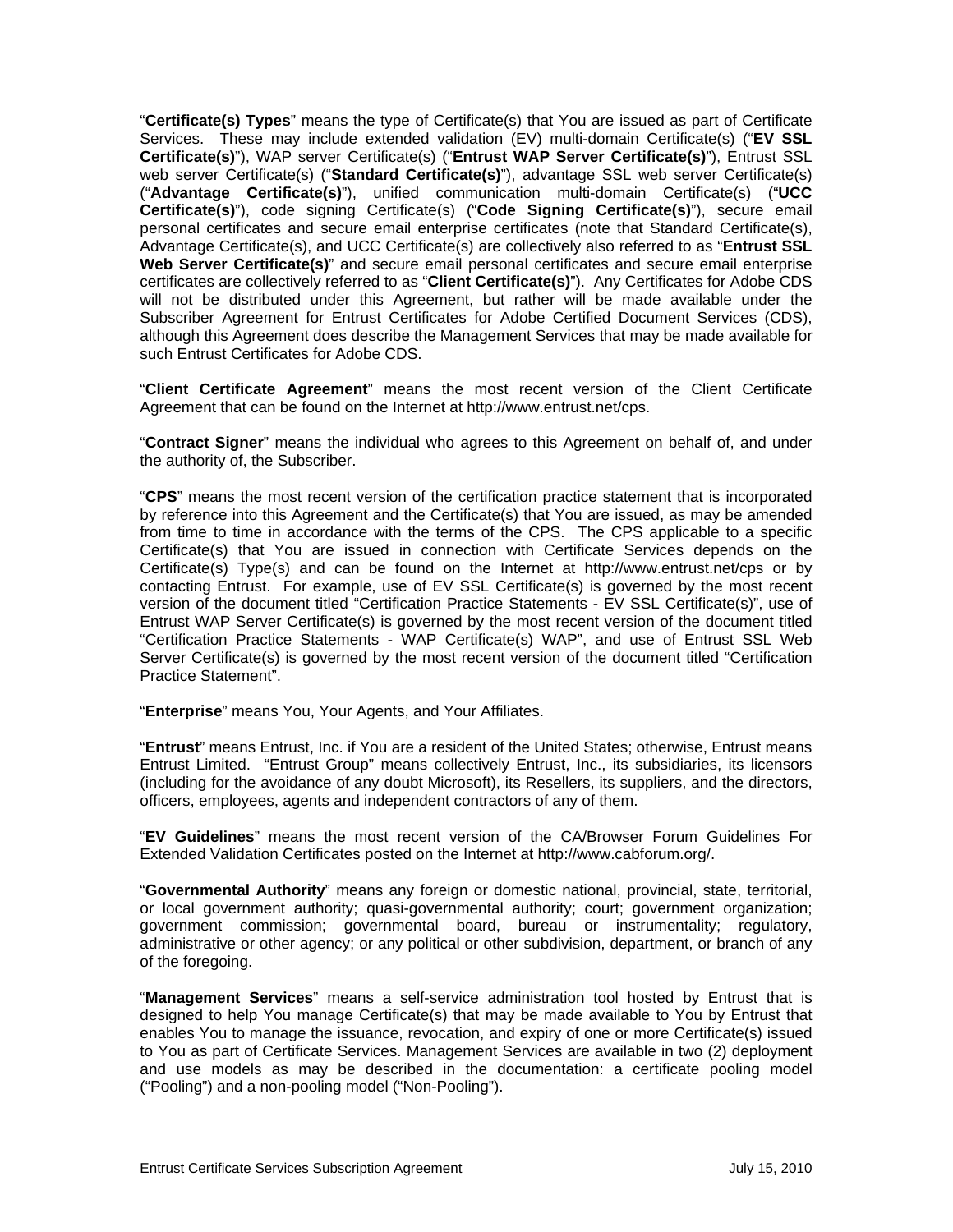"**Permitted Group**" means in the case of (i) Entrust SSL Web Server Certificate(s) and Entrust Code Signing Certificates, You and Your Affiliates; and (ii) in the case of Client Certificates, Your employees or third parties conducting Enterprise related business with to whom You have assigned an email address for such business purposes.

"**Person**" means and includes an individual, corporation, business, trust, partnership, limited liability company, association, joint venture, Governmental Authority, public corporation, or any other legal or commercial entity.

"**Reseller**" means a legal entity authorized by Entrust to resell Certificate Services to You.

"**Microsoft**" means Microsoft Corporation, a Washington corporation, with its principal place of business at One Microsoft Way, Redmond, Washington 98052-6399.

"**Relying Party**" means any individual or entity that relies on a Valid Certificate. For avoidance of doubt, an ASV is not a "Relying Party" when software distributed by such ASV merely displays information regarding a Certificate.

"**Subscriber**" means the Person in the Permitted Group who is issued a Certificate under this Agreement.

"**Subscription Fees**" means the fees established by Entrust that You will pay to use the Certificate Services, Management Services and ECS Support Services, as posted from time to time at Entrust's internet web site and/or in the documentation included with the Management Services, or as set out in a quotation issued to You by Entrust, or as set out in a purchase order issued by You to Entrust (or an authorized reseller of Entrust) that has been accepted by Entrust. In spite of the foregoing, if You have purchased the Certificate Services through a Reseller the Subscription Fees will be the fees agreed to between You and such Reseller provided that such Reseller pays to Entrust such portion of such Subscription Fees as required pursuant to the written agreement between Entrust and such Reseller.

"**Subscription Term**" means the length of time that You have subscribed to purchase Certificate Services commencing on the Activation Date. In the case where You have purchased Certificate Services that: (i) do not include Management Services, the Subscription Term is the validity period of the applicable Certificate(s); (ii) include "Pooling" Management Services, the Subscription Term is the period of time for which You have purchased the right to use such Management Services, irrespective of whether the Certificate(s) that are issued to You as part of Certificate Services have validity periods extending beyond such period of time, or (iii) include "Non-Pooling" Management Services, the Subscription Term is the validity period of the applicable Certificate(s) issued under such Management Services, provided that all such Certificates are issued on or before the one (1) year anniversary of the Activation Date. In any case, the Subscription Term may be shortened pursuant to Section 7 of this Agreement.

"**You**" or "**Your**" means the Person who has entered into this Agreement to receive Certificate Services.

"**Your Affiliates**" means Your controlled subsidiaries who You will cause to comply with this Agreement. In this context, a Subscriber controls a subsidiary if it owns fifty percent (50%) or more of the voting rights for the board of directors or other mechanism of control for the corporation or other entity.

"**Valid**" means that a Certificate that has not expired and has not been revoked.

### 2. **Services and License**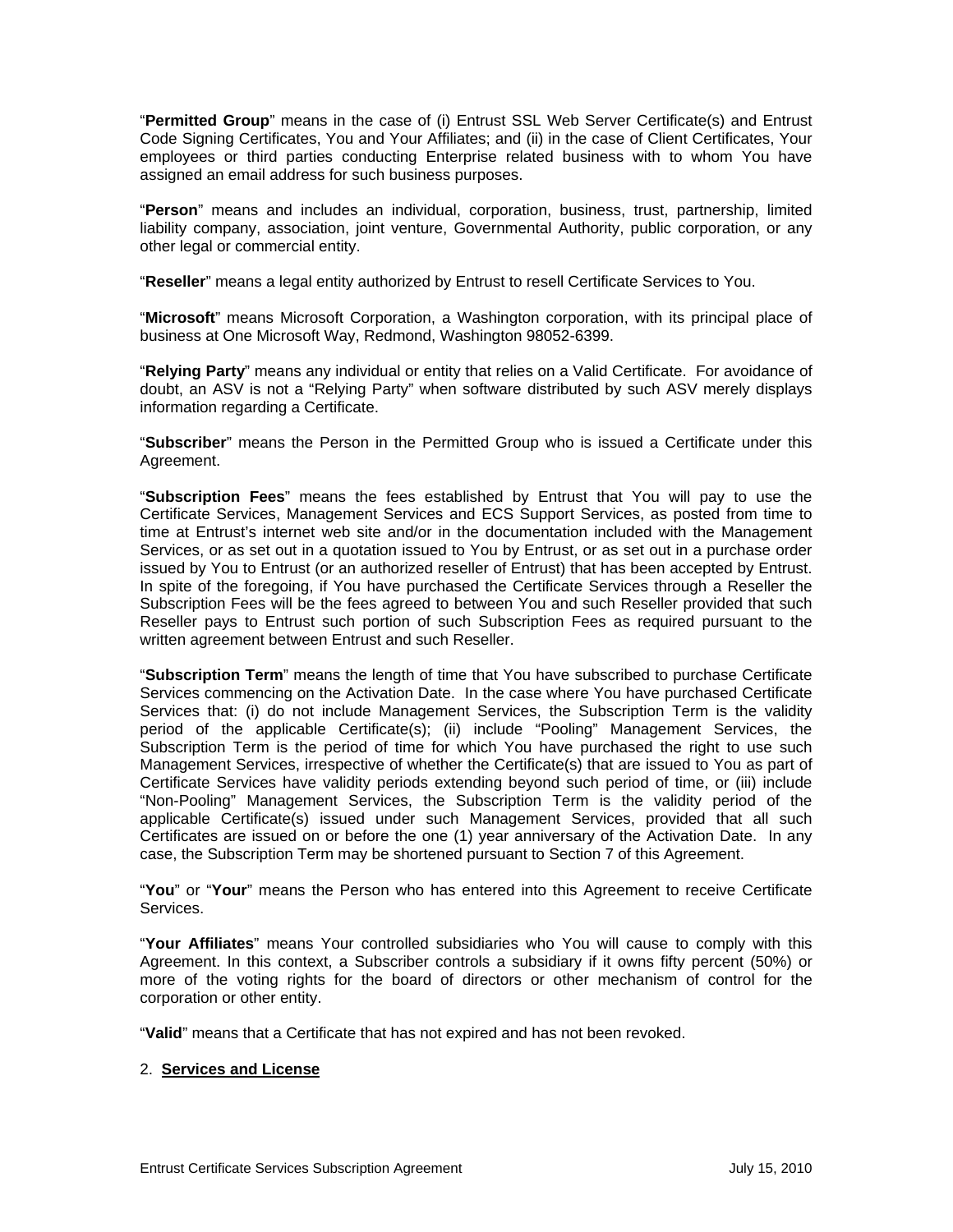- (a) Issuance of Certificate(s): Upon receipt of Your application for Certificate Services, Entrust or a subcontractor acting on behalf of Entrust will perform limited verification (as described in the CPS) of the information submitted by Enterprise. After completing such verification, Entrust may issue You or Your Affiliates (if applicable) one or more Certificate(s) (depending on the amount of Subscription Fees You have paid) as described in the CPS. If Entrust issues Certificate(s) services to You or Your Affiliates (if applicable), Entrust will make such Certificate(s) available for retrieval.
- (b) Grant of License: Subject to the terms and conditions of this Agreement, Entrust hereby grants to Enterprise a non-exclusive, non-transferable license to use the Certificate Services; provided, however, that Enterprise may only use the Certificate Services (including for the avoidance of any doubt, all Certificate(s)) in compliance with this Agreement and the CPS, for the sole purposes of securing communications pertaining to Enterprise related business. If the Certificate Services include Management Services, Enterprise may only use the Management Services in compliance with this Agreement and the CPS for the purpose of managing Certificate(s) issued by Entrust to You or Your Affiliates. All use of the Management Services must be in accordance with the documentation supplied to You as part of the Management Services. If Entrust makes computer software available to Enterprise for download as part of the Certificate Services, such software will be licensed to Enterprise under the terms of the license agreement embedded in or associated with such software. Enterprise does not acquire any rights, express or implied, in the Certificate Services, other than those rights specified in this Agreement and the CPS. Enterprise will not host, time-share, rent, lease, sell, license, sublicense, assign, distribute or otherwise transfer any component of Certificate Services, except as provided in this Agreement and the CPS. If one or more enabling mechanisms ("**License String**") that provides Enterprise with access to the Certificate Services is supplied to Enterprise, Enterprise may only use such Licensing String for the purpose of using the Certificate Services and Enterprise may not copy or alter a Licensing String. Each permitted copy of all or part of any item of Certificate Services must include all copyright notices, restricted rights legends, proprietary markings and the like exactly as they appear on the copy delivered by Entrust to Enterprise. You may only deploy the number of Certificates that You have purchased from Entrust or its Reseller. The Certificate Services and all modifications, enhancements and derivative works thereof, including all right, title and interest (and all intellectual proprietary rights therein) remain the sole and exclusive property of Entrust and/or its third-party licensors. Enterprise will not copy, modify, adapt or merge copies of the Certificate Services except as provided in this Agreement and the CPS. Enterprise will not translate, reverse engineer, decompile or disassemble the Certificate Services except to the extent that law explicitly prohibits this restriction notwithstanding a contractual restriction to the contrary. Enterprise will comply with all applicable laws including, without limitation, laws relating to import, export, licensing, and data protection, as they apply to the activities contemplated under this Agreement including without limitation Enterprise's right to export, import or use the Certificate Services or the right to include personal information in Certificates. Enterprise will immediately cease to use the Certificate Services upon (a) expiration of the Subscription Term; (b) upon Enterprise's breach of this Agreement including the CPS.
- (c) Lifecycle Monitoring Service: Entrust will provide You with a lifecycle monitoring service ("**LMS**"). The LMS is designed to reduce the chance of disruption of Your service which may be caused by the expiration of the Your Certificate(s). Entrust will use commercially reasonable efforts to send an email to the technical contact listed in the information provided to Entrust with Your Certificate Services Application (such person referred to as "**Notice Recipient**"). Such email will inform the Notice Recipient that Your Certificate(s) is due to expire shortly. Usually, the email notification will be sent approximately thirty (30) and fifteen (15) days prior to the date on which Your Certificate(s) is due to expire. In the event that the Notice Recipient changes, You can still receive a LMS email notice if You provide Entrust with updated contact information for the Notice Recipient at least sixty (60) days prior to the date that Your Certificate(s) is due to expire. You will not be eligible for the LMS if Your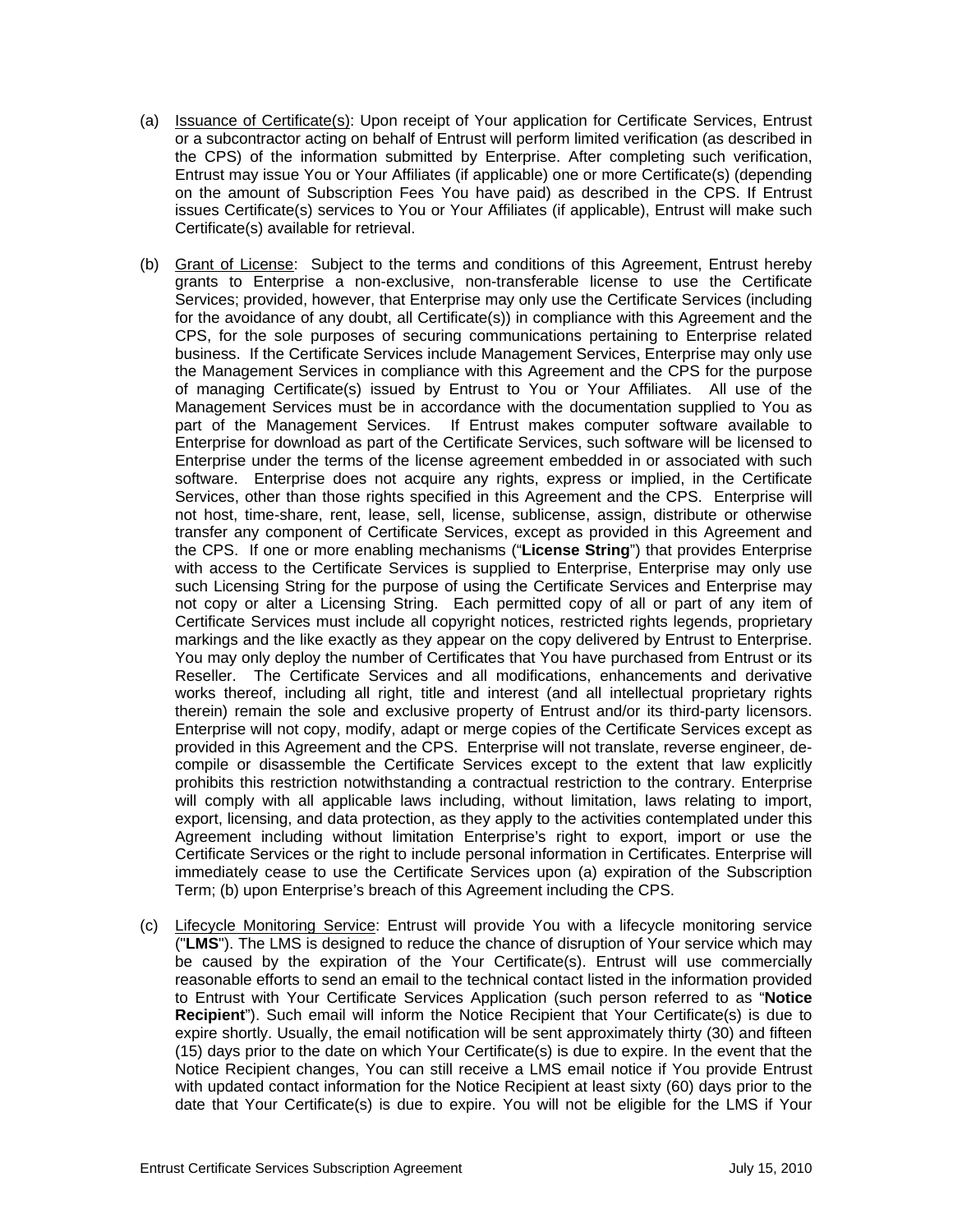Notice Recipient changes and Entrust is not informed of such change within the time period set forth above.

(d) ECS Support Services: If You have purchased Management Services You are entitled to receive the ECS Support Services set below. "**ECS Support Services**" means the maintenance, support and verification services relating to the: (i) issuance and revocation of one or more Certificate(s) to You or Your Affiliates, (ii) Certificate Services, and (iii) Management Services, that are provided by Entrust according to the service plan selected and paid (if applicable) for by You. ECS Support Services are available in the following service plans: (i) the Silver Support Plan ("**Silver Support**"), and (ii) the Platinum Support Plan ("**Platinum Support**"). ECS Support Services are provided by Entrust for the duration of the Subscription Term pursuant to the terms and conditions of the ECS Support Services Agreement available on the Internet at www.entrust.net/cps. Entrust reserves the right to modify the ECS Support Services in its discretion during the Subscription Term.

If You have subscribed to Management Services, Silver Support services will be provided to You at no additional charge as part of the Management Services that You have subscribed to.

If You have subscribed to Management Services, You may elect to upgrade the ECS Support Services to the Platinum Support Plan, subject to Your payment of the applicable Subscription Fee. The Subscription Fee for the Platinum Support Plan must be paid for all Certificates in the Management Services account, or added thereafter during the Subscription Term.

# 3. **Fees**

You will pay all applicable Subscription Fees for any Certificate Services issued to You, plus any additional taxes. Such payment will be made within thirty (30) days of the receipt of an invoice from Entrust for any such Certificate Services; provided, however that if You have purchased the Certificate Services through a Reseller then the payment terms will be those terms established between You and such Reseller. In the event that You do not pay the applicable fees for any Certificate Services extended to You (or where You have purchased the Certificate Services through a Reseller and such Reseller does not pay Entrust the applicable fees for any Certificate Services in accordance with Entrust's agreement with such Reseller), Enterprise will not be entitled to use such Certificate Services (including for the avoidance of any doubt, any Certificate(s)) and Entrust may refused to process any subsequent applications submitted by You for additional Certificate Services and revoke all Certificate(s). All amounts due under this Agreement to Entrust must be paid to the invoicing member of the Entrust Group.

## 4. **Representations, Warranties And Additional Obligations**

You represent and warrant to Entrust and all Certificate Beneficiaries that You have the authority to bind Your Affiliates to this Agreement and the CPS as a Subscriber (if Your Affiliates are issued any Certificate(s) or otherwise receive any Certificate Services in connection with the Management Services purchased hereunder, if applicable). You further represent and warrant to Entrust and all Certificate Beneficiaries that:

- (i) In the case of Code Signing Certificates, You will not use the Certificate to digitally sign hostile code, including spyware or other malicious software (malware) downloaded without user consent;
- (ii) all information provided, and all representations made, by Subscriber in relation to any Certificate Services are and will be complete and accurate (and Subscriber will promptly update such information and representations from time to time as necessary to maintain such completeness and accuracy);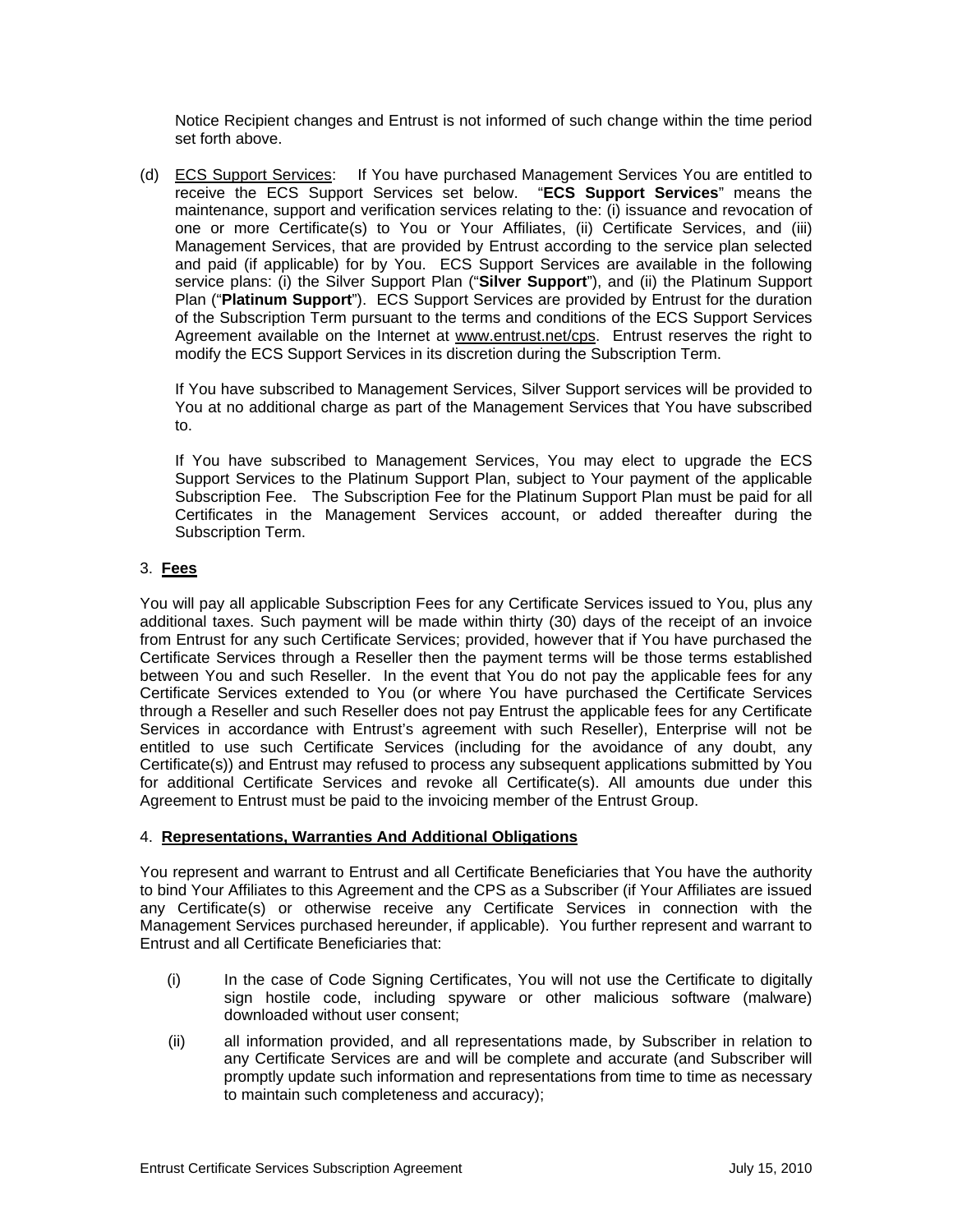- (iii) the Private Key corresponding to the Public Key submitted to Entrust in connection with Certificate Services Application was created using sound cryptographic techniques and all measures necessary have been taken to maintain sole control of, keep confidential, and properly protect the Private Key (and any associated access information or device – e.g., password or token) at all times;
- (iv) any information provided to Entrust or to any independent third-party Registration Authorities in connection with Certificate Services Application does not infringe, misappropriate, dilute, unfairly compete with, or otherwise violate the intellectual property, or other rights of any person, entity, or organization in any jurisdiction;
- (v) the Certificate(s) will not be installed or used until it has reviewed and verified the accuracy of the data in each Certificate(s);
- (vi) in the case of Entrust SSL Certificates, the Certificate(s) will be installed only on the server accessible at the domain name listed on the Certificate(s);
- (vii) Certificates will only be used in compliance with all applicable laws, solely for authorized company business, and solely in accordance with the Agreement and the CPS;
- (viii) Entrust will be immediately notified if any information included in the Certificate Services Application changes or if any change in any circumstances would make the information in the Certificate misleading or inaccurate;
- (ix) all use of the Certificate and its associated private key will cease immediately, and the Subscriber will promptly notify Entrust and request the revocation of the Certificate Services, if (1) any information included in the Subscriber's Certificate changes, is or becomes incorrect or inaccurate, or if any change in any circumstances would make the information in the Certificate incorrect, misleading or inaccurate; or (2) there is any actual or suspected misuse or compromise of the Private Key associated with the Public Key in the Certificate;
- (x) all use of the (1) Certificate and (2) Private Key associated with the Public Key in such Certificate Services will cease upon expiration or revocation of such Certificate, and such Certificate will be removed from the devices and/or software in which it has been installed;
- (xi) the Certificate Services will not be used for any hazardous or unlawful (including tortious) activities;
- (xii) Your Agents are duly authorized and qualified to perform this Agreement on Your behalf, and such Agents will meet the requirements of this Agreement, the applicable CPS and, in the case of EV SSL Certificate(s), the EV Guidelines;
- (xiii) the subject named in the Certificate(s) corresponds to the Subscriber, and that the Subscriber has authorized the inclusion of such information in the Certificate; and
- (xiv) You have the exclusive right to use the domain name or email address listed in Certificate.

You expressly agree that You will:

- a) cause Your Affiliates who receive any Certificate Services hereunder, and Your Agents, to comply with the requirements of this Agreement, the applicable CPS and, in the case of EV SSL Certificate(s), the EV Guidelines;
- b) understand and, if necessary, receive proper education in the use of Public-Key cryptography and Certificate(s) including Certificate Services;
- c) provide, in any communications with Entrust or an independent third-party Registration Authority, correct information with no errors, misrepresentations, or omissions;
- d) generate a new, secure, and cryptographically sound Key Pair to be used in association with the Certificate or Subscriber's Certificate Services Application;
- e) read and agree to all terms and conditions of the CPS;
- f) refrain from modifying the contents of Certificates;
- g) use Certificates exclusively for legal and authorized purposes in accordance with the terms and conditions of the CPS and applicable laws;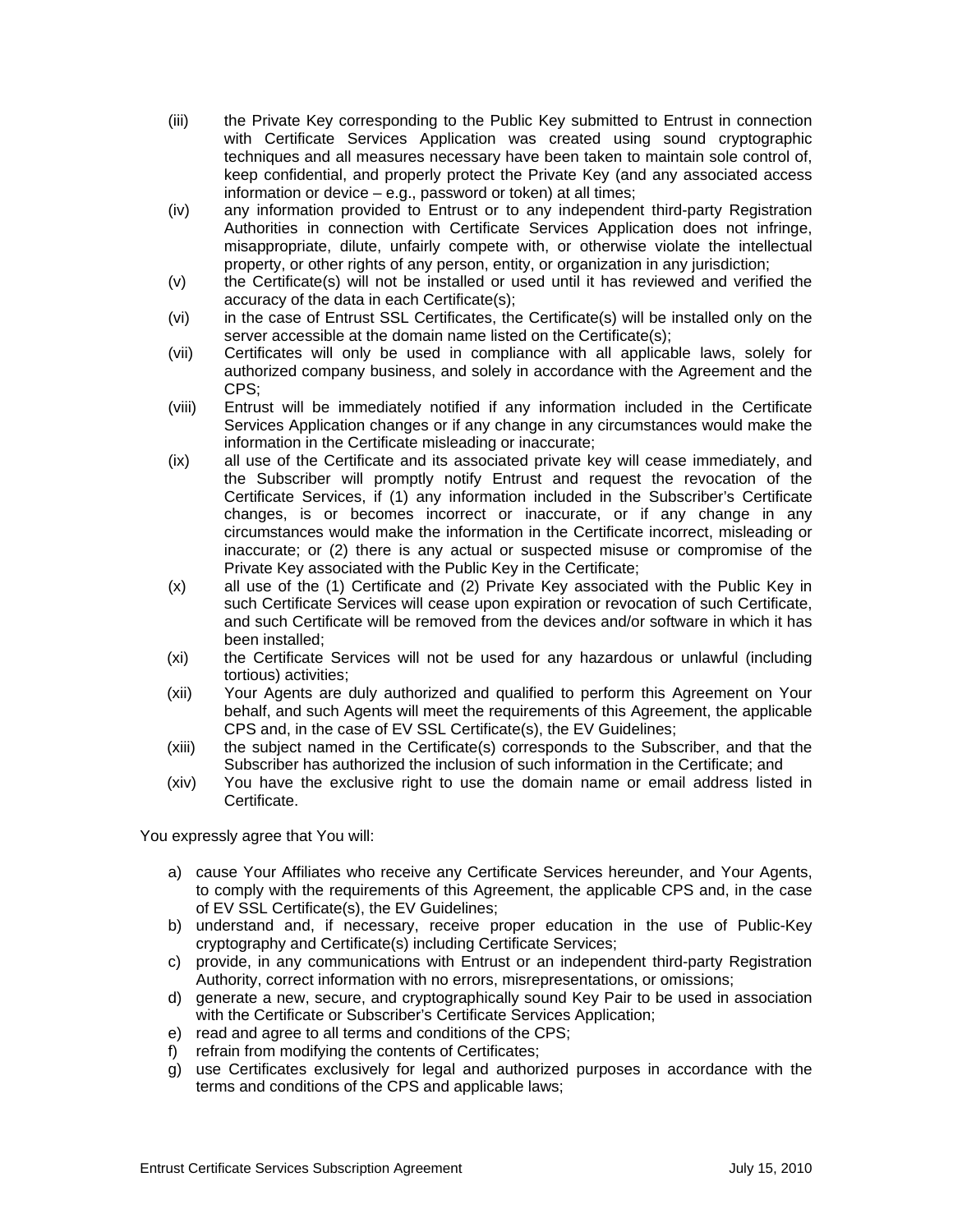- h) only use Certificates on behalf of the organization listed as the Subject in such Certificates;
- i) keep confidential and properly protect the Private Keys;
- j) notify Entrust as soon as reasonably practicable of any change to any information included in the Subscriber's Certificate Services Application or any change in any circumstances that would make the information in the Subscriber's Certificate Services Application misleading or inaccurate;
- k) notify Entrust as soon as reasonably practicable of any change to any information included in the Certificate or any change in any circumstances that would make the information in the Certificate misleading or inaccurate;
- l) immediately cease to use Certificates if any information included in the Certificate or if any change in any circumstances would make the information in the Certificate misleading or inaccurate;
- m) notify Entrust immediately of any suspected or actual Compromise of the Private Keys and request the revocation of such Certificate;
- n) immediately cease to use the Certificate upon (a) expiration or revocation of such Certificate, or (b) any suspected or actual Compromise of the Private Key corresponding to the Public Key in such Certificate, and remove such Certificate from the devices and/or software in which it has been installed;
- o) only install the Certificate on one (1) World Wide Web server and only use such Certificate in connection with such server unless, otherwise expressly permitted by Entrust in writing;
- p) refrain from using the Private Key corresponding to the Public Key in the Certificate to sign other Certificate(s); and
- q) use appropriate judgment about whether it is appropriate, given the level of security and trust provided by Certificate, to use Certificate in any given circumstance.

Certificate Services and related information may be subject to export, import, and/or use restrictions. You will comply with all laws and regulations applicable to Your right to export, import, and/or use Certificate Services or related information, including, without limitation, all laws and regulations in respect to nuclear, chemical or biological weapons proliferation. You will be responsible for procuring all required licenses and permissions for any export, import, and/or use of Certificate Services or related information. Certain cryptographic techniques, software, hardware, and firmware ("Technology") that may be used in processing or in conjunction with Certificate Services may be subject to export, import, and/or use restrictions. You will comply with all laws and regulations applicable to a Subscriber's right to export, import, and/or use such Technology or related information. You will be responsible for procuring all required licenses and permissions for any export, import, and/or use of such Technology or related information. For the avoidance of any doubt, (1) Entrust will not be under any obligation to issue any Certificate containing pre-qualified information if such pre-qualified information is subsequently found to have changed or to be in any way inaccurate, incorrect, or misleading; (2) by submitting a request for Certificate, You are representing and warranting that the pre-qualified information has not changed and is in no way inaccurate, incorrect, or misleading; (3) Entrust shall be entitled to revoke a Certificate issued to You if (i) the pre-qualified information submitted by You is subsequently found to have changed or to be inaccurate, incorrect, or misleading, (ii) if revocation is requested by You, (iii) upon expiry or termination of this Agreement, or (iv) for any other reason identified for revocation in the CPS; (5) You must notify Entrust immediately of any change to any information included in any Certificate issued to You or any Certificate management service application submitted by You or any change circumstances that would make the information in any such Certificate or Certificate Management Service application inaccurate, incorrect, or misleading, and (6) You must notify Entrust immediately of any changes to pre-qualified information, or any changes in any circumstances that would make any pre-qualified information inaccurate, incorrect, or misleading.

You acknowledge that the Certificate Services (and any information incorporated therein or provided thereto) contain the confidential information of Entrust. You will not translate, reverse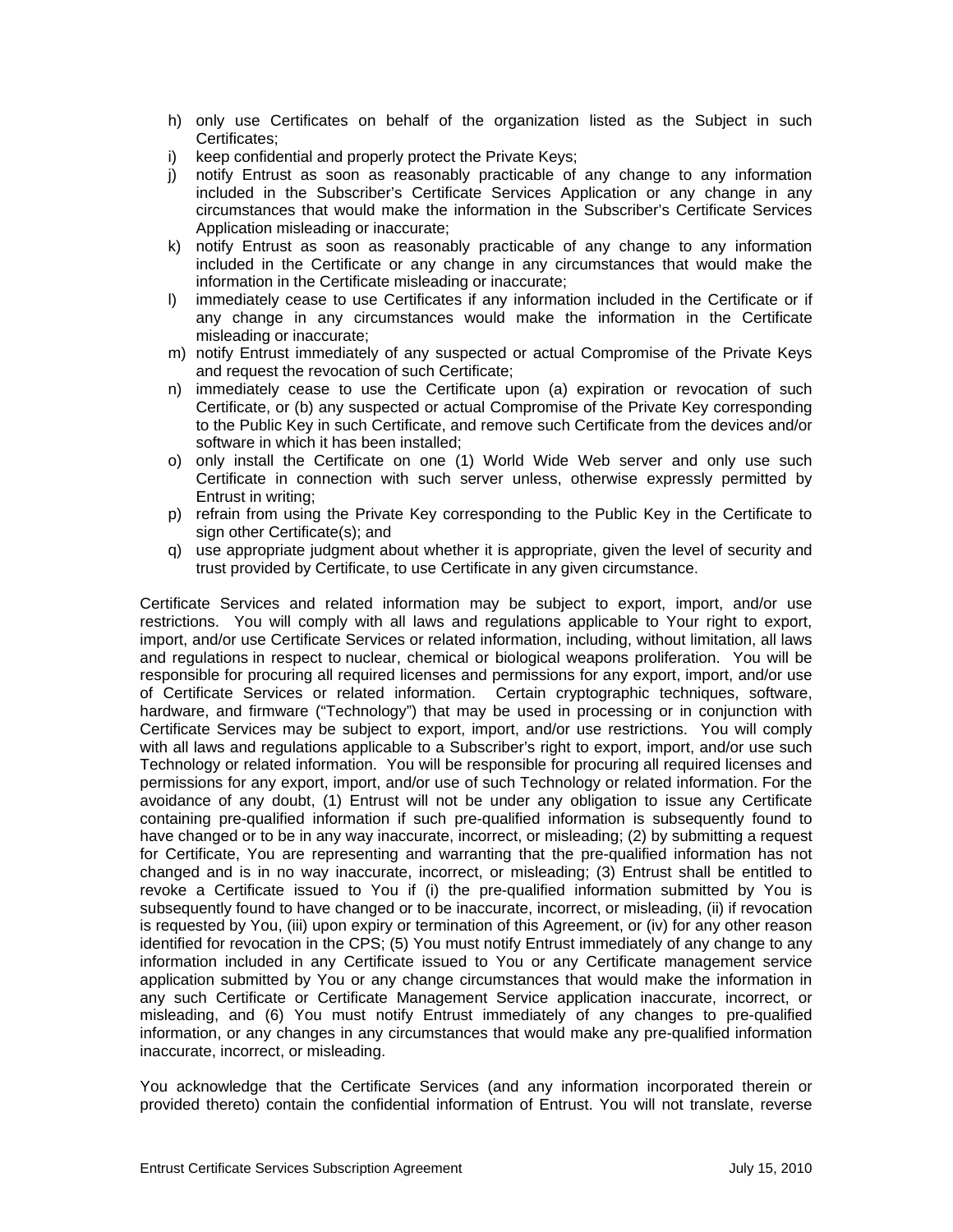engineer, de-compile, disassemble, or develop competitive Certificate Services using any such information derived from Entrust's confidential information. You will retain Entrust's confidential information in confidence and will use, disclose, and copy it solely for the purpose of, and in accordance with the Agreement. You will only disclose Entrust's confidential information to Your employees and Enterprise employees with a need to know. You will use the same degree of care as You use to protect Your own confidential information of a similar nature, but no less than reasonable care, to prevent the unauthorized use or disclosure of Entrust's confidential information.

You will not be bound by any obligations restricting disclosure and use set forth in this Agreement with respect to Entrust's confidential information, or any part thereof, which: (i) was known to You prior to disclosure, without any obligation of confidentiality; (ii) was lawfully in the public domain prior to its disclosure, or becomes publicly available other than through a breach of this Agreement; (iii) was disclosed to You by a third party, provided that such third party is not in breach of any confidentiality obligation in respect of such information; or (iv) is independently developed by You.

If You are compelled pursuant to legal, judicial, or administrative proceedings, or otherwise required by law, to disclose the confidential information of Entrust, You will use reasonable efforts to seek confidential treatment for such confidential information, and provide prior notice to Entrust to allow Entrust to seek protective or other court orders.

Client Certificates may be issued and distributed to third parties within the Permitted Group, provided that such issuance and distribution is done pursuant to the Client Certificate Agreement and provided that (i) You have independently verified the information included in each Client Certificate as being accurate; (ii) the individual to whom such Client Certificate is issued has consented to the inclusion of all data that is incorporated into such Client Certificates; (iii) You have paid the applicable license fee for the Client Certificate; and (iv) such Client Certificate is used for Enterprise related business only.

#### 5. **DISCLAIMER OF WARRANTY**

**EXCEPT FOR THE EXPLICIT REPRESENTATIONS, WARRANTIES, AND CONDITIONS PROVIDED IN THIS AGREEMENT AND THE CPS, CERTIFICATE SERVICES AND ANY SERVICES PROVIDED IN RESPECT TO CERTIFICATE(s) ARE PROVIDED "AS IS", AND NEITHER ENTRUST GROUP NOR ANY INDEPENDENT THIRD-PARTY REGISTRATION AUTHORITIES OPERATING UNDER THE ENTRUST CERTIFICATION AUTHORITIES, NOR ANY RESELLERS, CO-MARKETERS, OR ANY SUBCONTRACTORS, DISTRIBUTORS, AGENTS, SUPPLIERS, EMPLOYEES, OR DIRECTORS OF ANY OF THE FOREGOING MAKE ANY REPRESENTATIONS OR GIVE ANY WARRANTIES, OR CONDITIONS, WHETHER EXPRESS, IMPLIED, STATUTORY, BY USAGE OF TRADE, OR OTHERWISE, AND ENTRUST GROUP, ALL INDEPENDENT THIRD-PARTY REGISTRATION AUTHORITIES OPERATING UNDER THE ENTRUST CERTIFICATION AUTHORITIES, ALL RESELLERS OR CO-MARKETERS, AND ANY SUBCONTRACTORS, DISTRIBUTORS, AGENTS, SUPPLIERS, EMPLOYEES, OR DIRECTORS OF ANY OF THE FOREGOING SPECIFICALLY DISCLAIM ANY AND ALL REPRESENTATIONS, WARRANTIES, AND CONDITIONS OF MERCHANTABILITY, NON-INFRINGEMENT, TITLE, SATISFACTORY QUALITY, OR FITNESS FOR A PARTICULAR PURPOSE. EXCEPT FOR THE EXPLICIT REPRESENTATIONS, WARRANTIES AND CONDITIONS CONTAINED IN THIS AGREEMENT AND IN THE CPS, THE ENTIRE RISK OF THE USE OF ANY CERTIFICATE SERVICES OR ANY SERVICES PROVIDED IN RESPECT CERTIFICATE SERVICES OR THE VALIDATION OF DIGITAL SIGNATURES WILL BE BORNE SOLELY BY YOU.**

#### 6. **LIMITATION OF LIABILITY**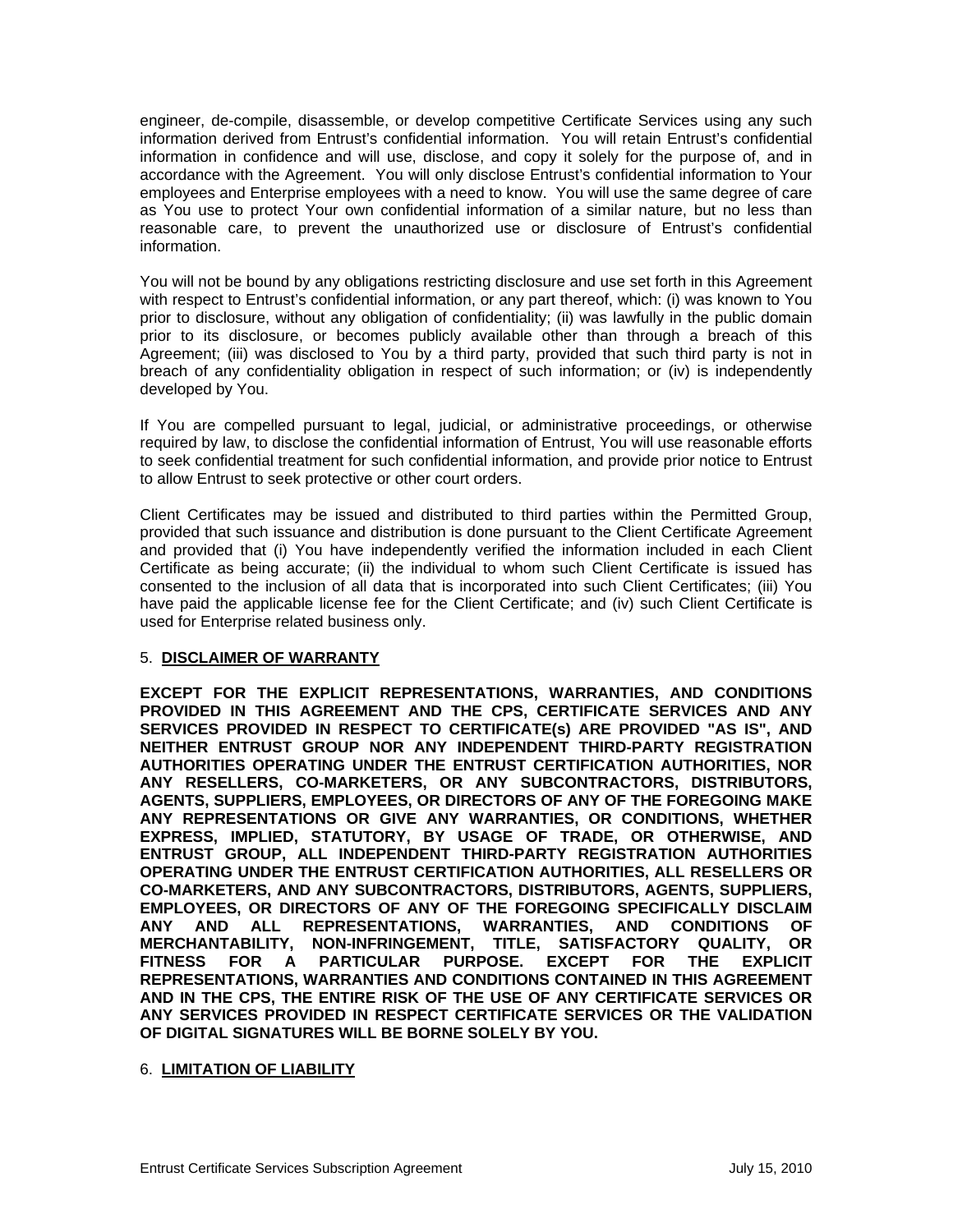**IN NO EVENT WILL THE TOTAL CUMULATIVE LIABILITY OF ENTRUST GROUP, ANY INDEPENDENT THIRD-PARTY REGISTRATION AUTHORITY OPERATING UNDER AN ENTRUST CERTIFICATION AUTHORITY, ANY RESELLERS, OR CO-MARKETERS, OR ANY SUBCONTRACTORS, DISTRIBUTORS, AGENTS, SUPPLIERS, EMPLOYEES, OR DIRECTORS OF ANY OF THE FOREGOING TO ANY SUBSCRIBER, RELYING PARTY OR ANY OTHER PERSON, ENTITY, OR ORGANIZATION ARISING OUT OF OR RELATING TO ANY CERTIFICATES, CERTIFICATE SERVICES OR ANY SERVICES OR SOFTWARE PROVIDED IN RESPECT TO CERTIFICATE SERVICES, INCLUDING ANY USE OR RELIANCE ON ANY CERTIFICATE SERVICES, EXCEED THE GREATER OF (1) TEN THOUSAND UNITED STATES DOLLARS (\$10,000.00 U.S.); AND (2) TEN TIMES THE FEES PAID BY YOU TO ENTRUST UNDER THIS AGREEMENT DURING THE TWELVE MONTHS PRIOR TO THE INITIATION OF THE CLAIM TO A MAXIMUM OF ONE MILLION DOLLARS (\$1,000,000) (SUCH GREATER NUMBER REFERRED TO AS THE "CUMULATIVE DAMAGE CAP"). THE FOREGOING LIMITATIONS WILL APPLY TO ANY LIABILITY WHETHER BASED IN CONTRACT (INCLUDING FUNDAMENTAL BREACH), TORT (INCLUDING NEGLIGENCE), LEGISLATION OR ANY OTHER THEORY OF LIABILITY, INCLUDING ANY DIRECT, INDIRECT, SPECIAL, STATUTORY, PUNITIVE, EXEMPLARY, CONSEQUENTIAL, RELIANCE, OR INCIDENTAL DAMAGES.** 

**IN NO EVENT WILL ENTRUST GROUP OR ANY INDEPENDENT THIRD-PARTY REGISTRATION AUTHORITY OPERATING UNDER AN ENTRUST CERTIFICATION AUTHORITY, OR ANY RESELLERS, CO-MARKETERS, OR ANY SUBCONTRACTORS, DISTRIBUTORS, AGENTS, SUPPLIERS, EMPLOYEES, OR DIRECTORS OF ANY OF THE FOREGOING BE LIABLE FOR ANY INCIDENTAL, SPECIAL, STATUTORY, PUNITIVE, EXEMPLARY, INDIRECT, RELIANCE, OR CONSEQUENTIAL DAMAGES (INCLUDING, WITHOUT LIMITATION, DAMAGES FOR LOSS OF BUSINESS, LOSS OF BUSINESS OPPORTUNITIES, LOSS OF GOODWILL, LOSS OF PROFITS, BUSINESS INTERRUPTION, LOSS OF DATA, LOST SAVINGS OR OTHER SIMILAR PECUNIARY LOSS) WHETHER ARISING FROM CONTRACT (INCLUDING FUNDAMENTAL BREACH), TORT (INCLUDING NEGLIGENCE), LEGISLATION OR ANY OTHER THEORY OF LIABILITY.** 

**THE FOREGOING LIMITATIONS WILL APPLY NOTWITHSTANDING THE FAILURE OF ESSENTIAL PURPOSE OF ANY LIMITED REMEDY STATED HEREIN AND EVEN IF ENTRUST GROUP OR ANY INDEPENDENT THIRD-PARTY REGISTRATION AUTHORITY OPERATING UNDER AN ENTRUST CERTIFICATION AUTHORITY, OR ANY RESELLERS, CO-MARKETERS, OR ANY SUBCONTRACTORS, DISTRIBUTORS, AGENTS, SUPPLIERS, EMPLOYEES, OR DIRECTORS OF ANY OF THE FOREGOING HAVE BEEN ADVISED OF THE POSSIBILITY OF THOSE DAMAGES.** 

**SOME JURISDICTIONS DO NOT ALLOW THE EXCLUSION OR LIMITATION OF LIABILITY FOR CONSEQUENTIAL OR INCIDENTAL DAMAGES, SO THESE LIMITATIONS SET FORTH ABOVE MAY NOT APPLY TO CERTAIN SUBSCRIBERS, RELYING PARTIES, OR OTHER PERSONS, ENTITIES, OR ORGANIZATIONS. THE DISCLAIMERS OF REPRESENTATIONS, WARRANTIES, AND CONDITIONS AND THE LIMITATIONS OF LIABILITY IN THIS AGREEMEMT CONSTITUTE AN ESSENTIAL PART OF THIS AGREEMENT. ALL SUBSCRIBERS, RELYING PARTIES, AND OTHER PERSONS, ENTITIES, AND ORGANIZATIONS ACKNOWLEDGE THAT BUT FOR THESE DISCLAIMERS OF REPRESENTATIONS, WARRANTIES, AND CONDITIONS AND LIMITATIONS OF LIABILITY, ENTRUST WOULD NOT ISSUE CERTIFICATE(S) TO SUBSCRIBERS AND NEITHER ENTRUST NOR ANY ANY INDEPENDENT THIRD-PARTY REGISTRATION AUTHORITIES OPERATING UNDER AN ENTRUST CERTIFICATION AUTHORITY, NOR ANY RESELLERS, CO-MARKETERS, OR ANY SUBCONTRACTORS, DISTRIBUTORS, AGENTS, SUPPLIERS, EMPLOYEES, OR DIRECTORS OF ANY OF THE FOREGOING WOULD PROVIDE SERVICES IN RESPECT TO CERTIFICATE SERVICES AND THAT THESE PROVISIONS PROVIDE FOR A REASONABLE ALLOCATION OF RISK.**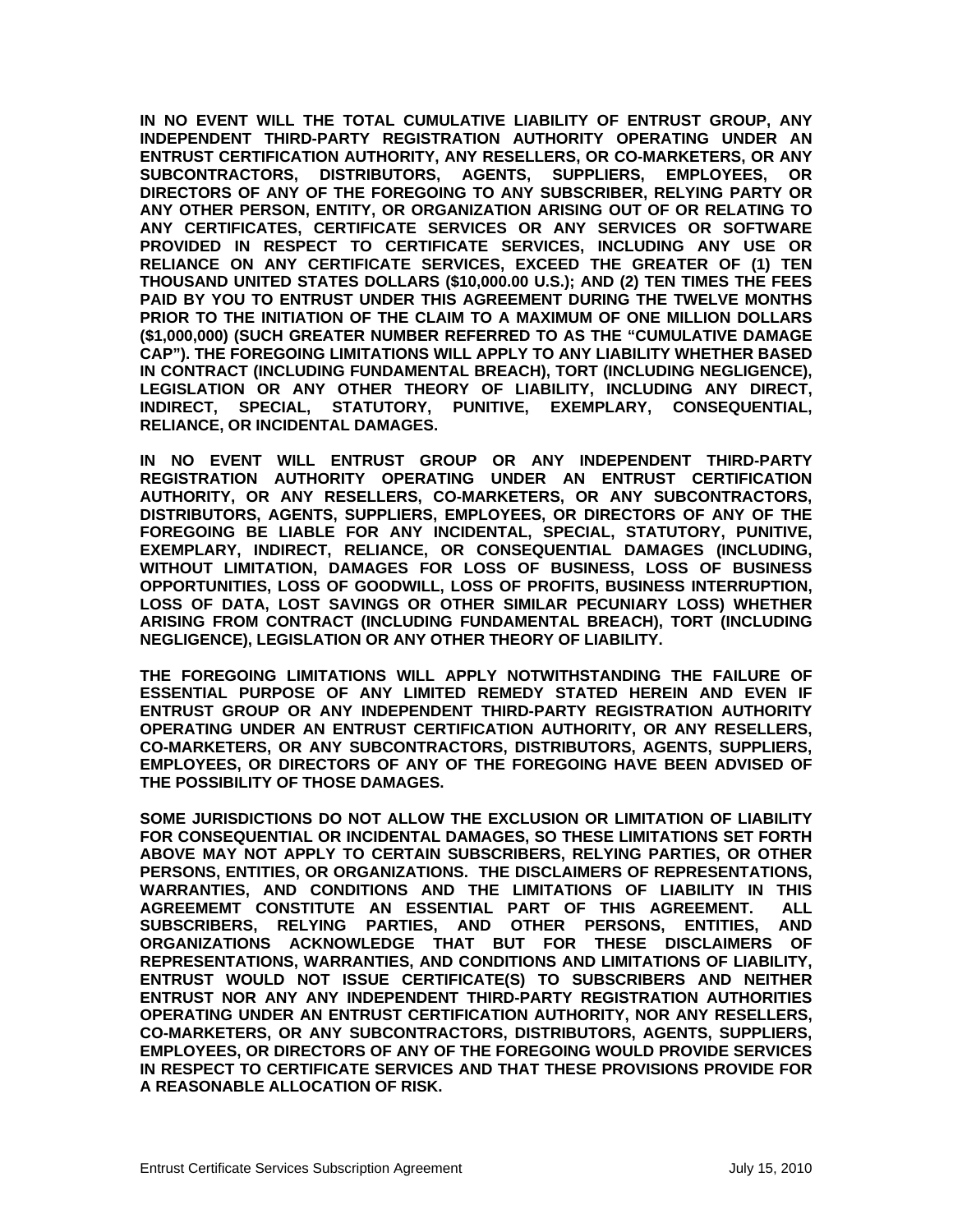# 7. **Term**

This Agreement will continue for the Subscription Term, however, it will terminate if You, Your Affiliates, or Your Agents fail to comply with any of the material terms or conditions of this Agreement (including for the avoidance of any doubt, the CPS and in the case of EV SSL Certificates, the EV Guidelines). Entrust may also terminate this Agreement in its discretion with notice to You in order to comply with any third party licensing or other contractual or legal obligation to which Entrust is subject. This Agreement will terminate upon expiration of the Subscription Term or revocation by Entrust of all Certificates issued hereunder if such revocation occurs prior to the end of the Subscription Term. You must, upon such expiration cease all use of Your Certificate Services and remove any Certificates issued under this Agreement it from the devices and/or software in which it has been installed. The provisions entitled Representations, Warranties And Additional Obligations, Disclaimer of Warranties, Limitation of Liability, Term, Severability, Audit Right, Third Party Beneficiaries, Entire Agreement, and those provisions of the CPS that are designated as surviving termination will continue in force even after any termination or expiration of this Agreement. All payment obligations will survive termination.

### 8. **Severability**

Whenever possible, each provision of this Agreement, the CPS, any other agreements will be interpreted in such manner as to be effective and valid under applicable law. If the application of any provision of this Agreement, the CPS, any other agreements or any portion thereof to any particular facts or circumstances will be held to be invalid or unenforceable by an arbitrator or court of competent jurisdiction, then (i) the validity and enforceability of such provision as applied to any other particular facts or circumstances and the validity of other provisions of this Agreement, the CPS, or any other agreements will not in any way be affected or impaired thereby, and (ii) such provision will be enforced to the maximum extent possible so as to effect its intent and it will be reformed without further action to the extent necessary to make such provision valid and enforceable.

**FOR GREATER CERTAINTY, IT IS EXPRESSLY UNDERSTOOD AND AGREED THAT EVERY PROVISION OF THIS AGREEMENT, THE CPS, AND ANY OTHER AGREEMENTS THAT DEALS WITH (I) LIMITATION OF LIABILITY OR DAMAGES, (II) DISCLAIMERS OF REPRESENTATIONS, WARRANTIES, CONDITIONS, OR LIABILITIES, OR (III) INDEMNIFICATION, IS EXPRESSLY INTENDED TO BE SEVERABLE FROM ANY OTHER PROVISIONS OF THIS AGREEMENT, THE CPS, AND ANY OTHER AGREEMENTS AND WILL BE SO INTERPRETED AND ENFORCED.** 

#### 9. **Third Party Databases and D-U-N-S® Number**

In performing limited verification Entrust (or a subcontractor acting on behalf of Entrust (a "Subcontractor")) may determine whether the organizational identity, address, and domain name provided with Your Certificate Services Application are consistent with information contained in third-party databases (the "Databases"), which may include the Dun & Bradstreet Inc. ("D&B") database. Entrust or a Subcontractor may perform an investigation which may attempt to confirm Your business name, street address, mailing address, telephone number, line of business, year started, number of employees, CEO, telephone number and Your business existence. You may be assigned a D-U-N-S® Number if Entrust or its Subcontractor is able to procure independent confirmation that Your business exists at the address included in Your Certificate Services Application. You acknowledge that some of the information submitted to obtain Certificate Services and/or a D-U-N-S® Number may become included in the Databases. This information will only include: business name, street address, mailing address, telephone number (outside source), line of business, year started, number of employees, CEO, telephone number and Your business existence. You acknowledge that the foregoing information as contained in the Databases may be licensed by Entrust or its Subcontractor to third parties who may offer You business products and services.